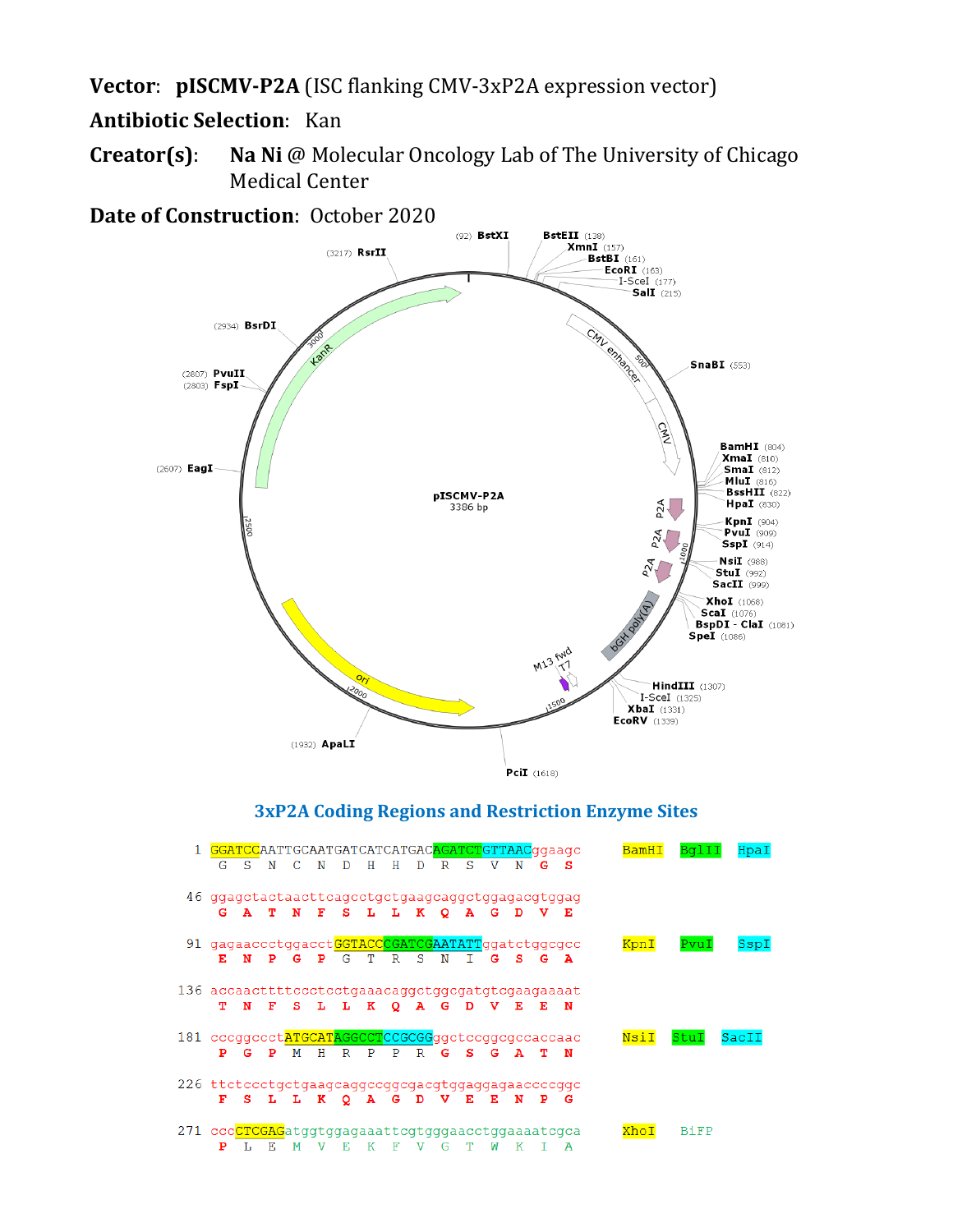### **pISCMV-P2A full-length Sequence**

GGAAACAGCTATGACCATGATTACGCCAAGCTCGAAATTACCCTCACTAAAGGGAACAAAAGCTGGTACGAGGACAGGCTGG AGCCATGGGCATGGCTACTCAAGCTGATTTGATGGAGTTGGACATGGCCATGGCTGGTGACCACGTCGTGGAATGCCTTCGA ATTC<mark>TAGGGATAACAGGGTAAT</mark>GTCGAAATTCAGCACCTGCACATGGGAC<mark>GTCGAC</mark>TAATAGTAATCAATTACGGGGTCATT AGTTCATAGCCCATATATGGAGTTCCGCGTTACATAACTTACGGTAAATGGCCCGCCTGGCTGACCGCCCAACGACCCCCGC CCATTGACGTCAATAATGACGTATGTTCCCATAGTAACGCCAATAGGGACTTTCCATTGACGTCAATGGGTGGAGTATTTAC GGTAAACTGCCCACTTGGCAGTACATCAAGTGTATCATATGCCAAGTACGCCCCCTATTGACGTCAATGACGGTAAATGGCC CGCCTGGCATTATGCCCAGTACATGACCTTATGGGACTTTCCTACTTGGCAGTACATCTACGTATTAGTCATCGCTATTACC ATGGTGATGCGGTTTTGGCAGTACATCAATGGGCGTGGATAGCGGTTTGACTCACGGGGATTTCCAAGTCTCCACCCCATTG ACGTCAATGGGAGTTTGTTTTGGCACCAAAATCAACGGGACTTTCCAAAATGTCGTAACAACTCCGCCCCATTGACGCAAAT GGGCGGTAGGCGTGTACGGTGGGAGGTCTATATAAGCAGAGCTGGTTTAGTGAACCGTCAGATCCGqatccccqqqACGCG TgcgcgcgttAACggaagcggagctactaacttcagcctgctgaagcaggctggagacgtggaggagaaccctggacctGGT ACCCGATCGAATATTggatctggcgccaccaacttttccctcctgaaacaggctggcgatgtcgaagaaaatcccggccctA TGCATAGGCCTCCGCGGggctccggcgccaccaacttctccctgctgaagcaggccggcgacgtggaggagaaccccggccc cCTCGAGagtactATCGATACTAGTcctcgactgtgccttctagttgccagccatctgttgtttgcccctcccccgtgcctt ccttgaccctggaaggtgccactcccactgtcctttcctaataaaatgaggaaattgcatcgcattgtctgagtaggtgtca ttctattctggggggtggggtggggcaggacagcaagggggaggattgggaagacaatagcaggcatgctggggatAAGCTT ATTACCCTGTTATCCCTATCTAGAGATATCAGCTTTTAAATAAGGAGGAATAACATATGACCATGATTACGCCAAGCTCCAA TTCGCCCTATAGTGAGTCGTATTACAATTCACTGGCCGTCGTTTTACTATGCGGTGTGAAATACCGCACAGATGCGTAAGGA GAAAATACCGCATCAGGCGCTCTTCCGCTTCCTCGCTCACTGACTCGCTGCGCTCGGTCGTTCGGCTGCGGCGAGCGGTATC AGCTCACTCAAAGGCGGTAATACGGTTATCCACAGAATCAGGGGATAACGCAGGAAAGAACATGTGAGCAAAAGGCCAGCAA AAGGCCAGGAACCGTAAAAAGGCCGCGTTGCTGGCGTTTTTCCATAGGCTCCGCCCCCCTGACGAGCATCACAAAAATCGAC GCTCAAGTCAGAGGTGGCGAAACCCGACAGGACTATAAAGATACCAGGCGTTTCCCCCTGGAAGCTCCCTCGTGCGCTCTCC TGTTCCGACCCTGCCGCTTACCGGATACCTGTCCGCCTTTCTCCCTTCGGGAAGCGTGGCGCTTTCTCATAGCTCACGCTGT AGGTATCTCAGTTCGGTGTAGGTCGTTCGCTCCAAGCTGGGCTGTGTGCACGAACCCCCCGTTCAGCCCGACCGCTGCGCCT TATCCGGTAACTATCGTCTTGAGTCCAACCCGGTAAGACACGACTTATCGCCACTGGCAGCAGCCACTGGTAACAGGATTAG CAGAGCGAGGTATGTAGGCGGTGCTACAGAGTTCTTGAAGTGGTGGCCTAACTACGGCTACACTAGAAGGACAGTATTTGGT ATCTGCGCTCTGCTGAAGCCAGTTACCTTCGGAAAAAGAGTTGGTAGCTCTTGATCCGGCAAACAAACCACCGCTGGTAGCG GTGGTTTTTTTGTTTGCAAGCAGCAGATTACGCGCAGAAAAAAAGGATCTCAAGAAGATCCTTTGATCTTTTCTACGGGGTC TGACGCTCAGTGGAACGAAAACTCACGTTAAGGGATTTTGGTCATGAGATTATCAAAAAGGATCTTCACCTAGATCCTTTTA AATTAAAAATGAAGTTTTAAATCAATCTAAAGTATATATGAGTAAACTTGGTCTGACAGTTACCAATGCTTAATCAGTGAGG CACCTATCTCAGCGATCTGTCTATTTCGTTCATCCATAGTTGCCTGACTCCCCGTCATTCAAATATGTATCCGCTCATGAGA CAATAACCCTGATAAATGCTTCAATAATATATGATTGAACAAGATGGATTGCACGCAGGTTCTCCGGCCGCTTGGGTGGAGA GGCTATTCGGCTATGACTGGGCACAACAGACAATCGGCTGCTCTGATGCCGCCGTGTTCCGGCTGTCAGCGCAGGGGCGCCC GGTTCTTTTTGTCAAGACCGACCTGTCCGGTGCCCTGAATGAACTGCAAGACGAGGCAGCGCGGCTATCGTGGCTGGCCACG ACGGGCGTTCCTTGCGCAGCTGTGCTCGACGTTGTCACTGAAGCGGGAAGGGACTGGCTGCTATTGGGCGAAGTGCCGGGGC AGGATCTCCTGTCATCTCACCTTGCTCCTGCCGAGAAAGTATCCATCATGGCTGATGCAATGCGGCGGCTGCATACGCTTGA TCCGGCTACCTGCCCATTCGACCACCAAGCGAAACATCGCATCGAGCGAGCACGTACTCGGATGGAAGCCGGTCTTGTCGAT CAGGATGATCTGGACGAAGAGCATCAGGGGCTCGCGCCAGCCGAACTGTTCGCCAGGCTCAAGGCGAGCATGCCCGACGGCG AGGATCTCGTCGTGACCCATGGCGATGCCTGCTTGCCGAATATCATGGTGGAAAATGGCCGCTTTTCTGGATTCATCGACTG TGGCCGGCTGGGTGTGGCGGACCGCTATCAGGACATAGCGTTGGCTACCCGTGATATTGCTGAAGAGCTTGGCGGCGAATGG GCTGACCGCTTCCTCGTGCTTTACGGTATCGCCGCTCCCGATTCGCAGCGCATCGCCTTCTATCGCCTTCTTGACGAGTTCT TCTGACCTTTCGTCTTCAAGaatt

#### **Zero Cutters**

| # |       | Enzyme Specificity | 10 | AvrII  | CCTAGG                                |
|---|-------|--------------------|----|--------|---------------------------------------|
|   | AclI  | AACGTT             | 11 | BaeI   | $(N)$ 5 (N) 10ACNNNNGTAYC (N) 7 (N) 5 |
|   | AfeI  | AGCGCT             | 12 | BbvCI  | CCTCAGC                               |
|   | AflII | CTTAAG             | 13 | BcqI   | NN (N) 10CGA (N) 6TGC (N) 10NN        |
| 4 | AgeI  | ACCGGT             | 14 | BclI   | TGATCA                                |
| 5 | AleI  | CACNNNNGTG         | 15 | BqlII  | AGATCT                                |
| 6 | ApaI  | GGGCCC             | 16 | BlpI   | GCTNAGC                               |
|   | AscI  | GGCGCGCC           | 17 | BmtI   | GCTAGC                                |
| 8 | AseI  | ATTAAT             | 18 | Bpu10I | CCTNAGC                               |
| 9 | AsiSI | GCGATCGC           | 19 | BsaI   | GGTCTCNNNNN                           |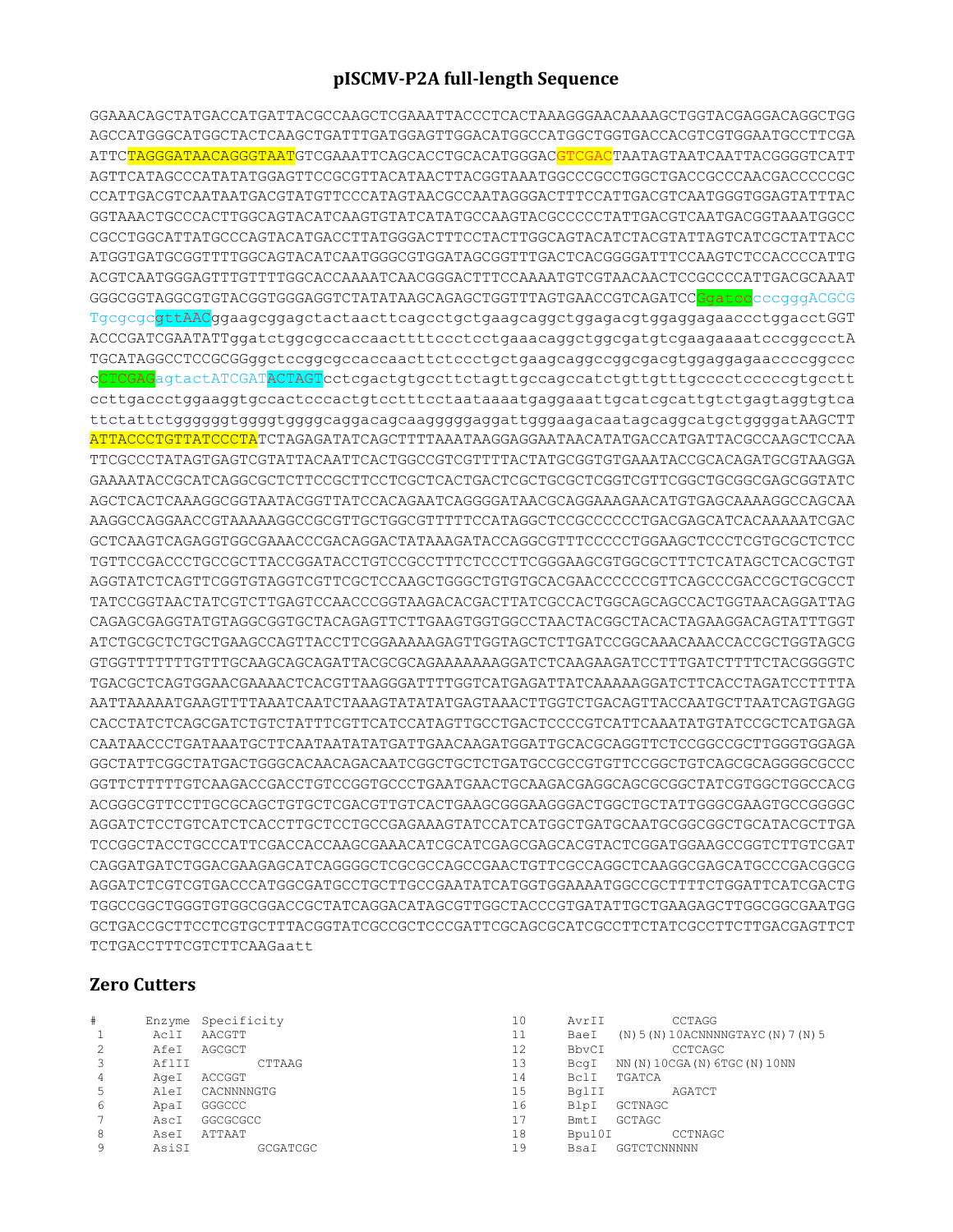| 20 | BsaXI    |          | NNN (N) 9AC (N) 5CTCC (N) 7NNN | 35 | PmeI   | GTTTAAAC        |
|----|----------|----------|--------------------------------|----|--------|-----------------|
| 21 | BsiWI    |          | CGTACG                         | 36 | PmlI   | CACGTG          |
| 22 | BsrGI    |          | TGTACA                         | 37 | PpuMI  | RGGWCCY         |
| 23 | BstAPI   |          | GCANNNNNTGC                    | 38 | PshAI  | GACNNNNGTC      |
| 24 | BstZ17I  |          | GTATAC                         | 39 | PsiI   | TTATAA          |
| 25 | Bsu36I   |          | CCTNAGG                        | 40 | PspOMI | GGGCCC          |
| 26 | BtsI     | GCAGTGNN |                                | 41 | PspXI  | VCTCGAGB        |
| 27 | Eco53kI  |          | GAGCTC                         | 42 | PstI   | CTGCAG          |
| 28 | Eco0109I |          | RGGNCCY                        | 43 | SacI   | GAGCTC          |
| 29 | FseI     | GGCCGGCC |                                | 44 | SbfI   | CCTGCAGG        |
| 30 | MfeI     | CAATTG   |                                | 45 | SfiI   | GGCCNNNNNGGCC   |
| 31 | NheI     | GCTAGC   |                                | 46 | SqrAI  | CRCCGGYG        |
| 32 | NotI     | GCGGCCGC |                                | 47 | SrfT   | GCCCGGGC        |
| 33 | NruI     | TCGCGA   |                                | 48 | SwaI   | ATTTAAAT        |
| 34 | PacI     | TTAATTAA |                                | 49 | XcmI   | CCANNNNNNNNNTGG |

## **One-Cutters**

| #  | <b>Enzyme</b>  | <b>Specificity</b>                                                                        |             | <b>Cut positions</b><br>flanks (blunt $-5'$ ext. $-3'$ ext.) |
|----|----------------|-------------------------------------------------------------------------------------------|-------------|--------------------------------------------------------------|
| 1  | Acc65I         | G GTAC_C                                                                                  | list        | #900/904                                                     |
| 2  | <b>Accl</b>    | GT MK_AC                                                                                  | list        | *216/218                                                     |
| 3  | ApaLl          | G TGCA_C                                                                                  | list        | *1932/1936                                                   |
| 4  | <b>BamHI</b>   | G GATC.C                                                                                  | list        | 804/808                                                      |
| 5  | <b>BsaBI</b>   | GATNN_NNATC                                                                               | list        | #803                                                         |
| 6  | <b>Bsgl</b>    | GTGCAG(N) <sub>14</sub> _NN                                                               | list        | 187/185                                                      |
| 7  | <b>BsmBI</b>   | CGTCTCN NNNN <sub>4</sub>                                                                 | <u>list</u> | *868/872                                                     |
| 8  | <b>Bsml</b>    | GAATG_CN                                                                                  | list        | 159/157                                                      |
| 9  | <b>BspDI</b>   | AT CG_AT                                                                                  | list        | *1081/1083                                                   |
| 10 | <b>BspEl</b>   | T CCGG_A                                                                                  | list        | *#801/805                                                    |
| 11 | <b>BsrDI</b>   | GCAATG_NN                                                                                 | <u>list</u> | 2934/2932                                                    |
| 12 | <b>BssHII</b>  | G CGCG.C                                                                                  | <u>list</u> | *822/826                                                     |
| 13 | <b>BstBI</b>   | TT CG_AA                                                                                  | list        | $*161/163$                                                   |
| 14 | <b>BstEll</b>  | G GTNAC.C                                                                                 | <u>list</u> | 138/143                                                      |
| 15 | <b>BstXI</b>   | CCAN_NNNN NTGG                                                                            | list        | 92/88                                                        |
| 16 | Clal           | AT CG_AT                                                                                  | <u>list</u> | *1081/1083                                                   |
| 17 | <b>CspCI</b>   | $\triangle NN$ (N) <sub>11</sub> CAA(N) <sub>5</sub> GTGG(N) <sub>10</sub> $\triangle NN$ | list        | 589/587+624/622                                              |
| 18 | <b>Dralll</b>  | CAC_NNN GTG                                                                               | <u>list</u> | $*149/146$                                                   |
| 19 | Eagl           | C GGCC.G                                                                                  | list        | *2607/2611                                                   |
| 20 | <b>EcoNI</b>   | CCTNN NANNAGG                                                                             | list        | 948/949                                                      |
| 21 | <b>EcoRI</b>   | G AATT.C                                                                                  | list        | *163/167                                                     |
| 22 | <b>EcoRV</b>   | GAT_ATC                                                                                   | list        | 1339                                                         |
| 23 | Esp3I          | <b>CGTCTCN NNNN</b>                                                                       | list        | *868/872                                                     |
| 24 | Fspl           | TGC <sub>▲</sub> GCA                                                                      | list        | *2803                                                        |
| 25 | <b>HindIII</b> | A AGCT <b>∡</b> T                                                                         | list        | 1307/1311                                                    |
| 26 | <b>Hpal</b>    | GTT <b>_</b> AAC                                                                          | list        | $*830$                                                       |
| 27 | Kpnl           | G <sub>A</sub> GTAC C                                                                     | <u>list</u> | 904/900                                                      |
| 28 | Mlul           | A CGCG.T                                                                                  | list        | *816/820                                                     |
| 29 | <b>NmeAllI</b> | GCCGAG(N) <sub>19</sub> _NN                                                               | <u>list</u> | 2926/2924                                                    |
| 30 | <b>Nsil</b>    | A <sub>A</sub> TGCA T                                                                     | list        | 988/984                                                      |
| 31 | PaeR7I         | C TCGA_G                                                                                  | <u>list</u> | *1068/1072                                                   |